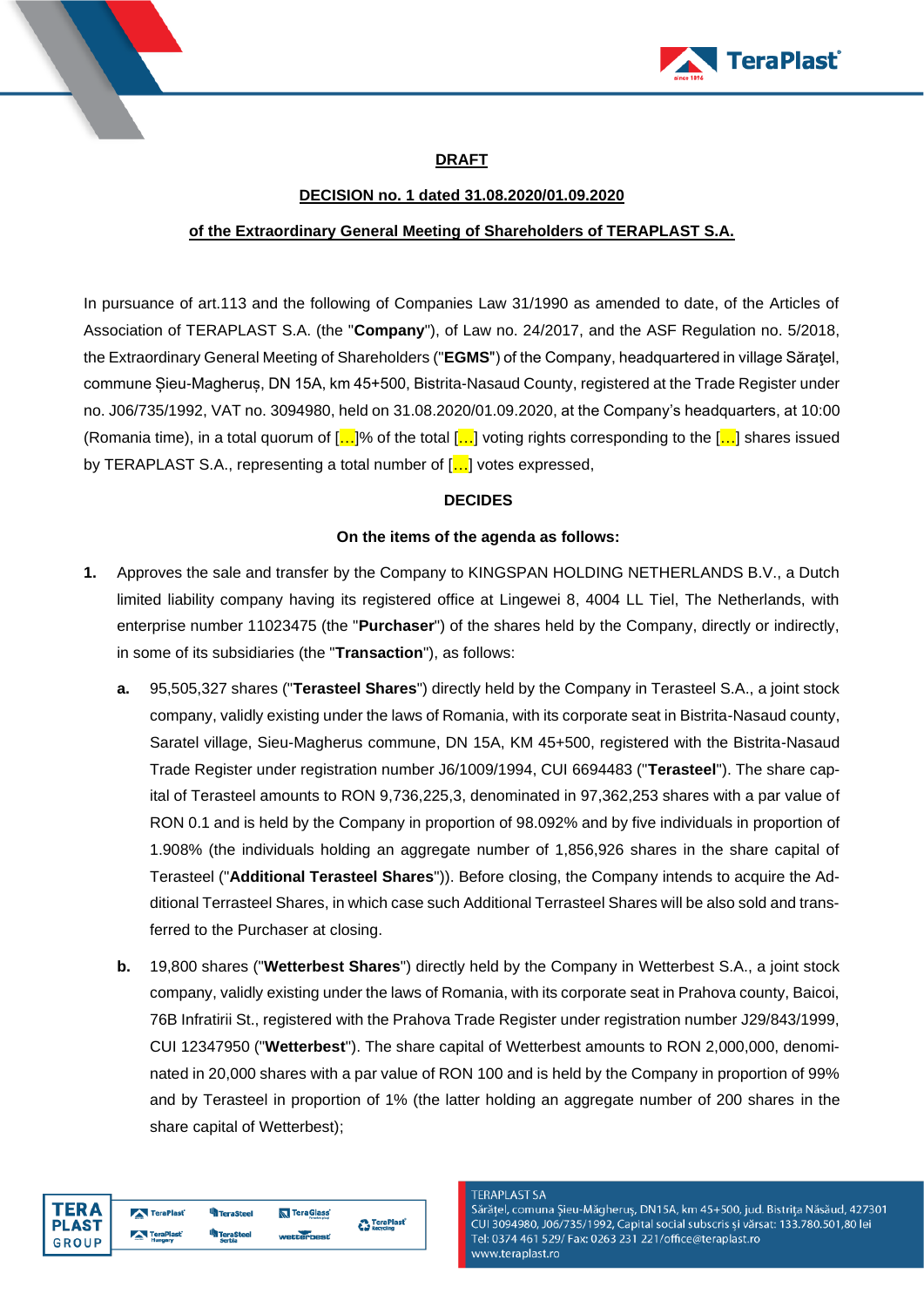

- **c.** all shares ("**Terasteel Serbia Shares**") directly held by the Company in Terasteel d.o.o. Leskovac, a limited liability company, validly existing under the laws of Serbia, with its corporate seat in Sime Pogarčevića 5, Leskovac 16000, Serbia, registered with the Serbian Trade Register under registration number 21259748 ("**Terasteel Serbia**"). The share capital of Terasteel Serbia amounts to RSD 1,239,315.00 of the paid-in and RSD 201,828,875.60 of the contributed in-kind share capital;
- **d.** all shares indirectly held by the Company in Terasteel Slovakia SRO. Terasteel is the sole shareholder in Terasteel Slovakia SRO, a limited liability company existing under the laws of the Slovak Republic having its registered seat at Aupark Tower, Einsteinova 24, 851 01 Bratislava, Slovak republic, registered with the Commercial register of the District Court Bratislava I with identification number 52206050, Section: Sro, File no. 135023/B, tax identification number 2120932759 ("**Terasteel Slovakia**"). The share capital of Terasteel Slovakia amounts to EUR 10,000 and is fully owned by Terasteel;
- **e.** all shares indirectly held by the Company in Cortina WTB S.R.L.. Wetterbest is the sole shareholder in Cortina WTB S.R.L., a limited liability company, validly existing under the laws of Romania, with its corporate seat in Dolj county, Podari village, Podari commune, 187 Dunarii St., registered with the Dolj Trade Register under registration number J16/1660/2013, CUI 32390939 ("**Cortina**"). The share capital of Cortina amounts to RON 10,000 (ten thousand) and is denominated in 100 (one hundred) shares with a par value of RON 100 (one hundred) constituting a participation of 100% in the share capital of Cortina.

Thus, the Company will sell and transfer to the Purchaser, each of the Terasteel Shares (including any Additional Terasteel Shares), Wetterbest Shares, Terasteel Serbia Shares held directly by the Company in the share capital of the Terasteel, Wetterbest and Terasteel Serbia, and those held indirectly in the share capital of Terasteel Slovakia and, respectively, Cortina (all of them referred to as the "**Target Shares**").

The total consideration ("**Total Consideration**") to be paid by the Purchaser to the Company for the Target Shares will be determined based on a headline price of 410,000,000 RON which will be adjusted downwards depending on the number of Additional Terasteel Shares that will not be acquired by Company and sold to the Purchaser at Closing and based on the following formula:

• headline price, plus actual working capital, minus target working capital, plus actual cash, minus actual indebtedness.

The consideration will be paid in cash by the Purchaser to the Company. There will be no payment in shares or other financial instruments issued by the Purchaser.

The closing of the Transaction is subject to a number conditions precedent some of them being outside of the parties control (such as the regulatory approvals) and given that the final total price is to be determined based on future financial data, there is no certainty that the agreement will be implemented at the price illustrated above or at all.

| TER A |
|-------|
| PLAST |
| GROUP |

#### **TERAPLAST SA**

Sărățel, comuna Șieu-Măgheruș, DN15A, km 45+500, jud. Bistrița Năsăud, 427301 CUI 3094980, J06/735/1992, Capital social subscris și vărsat: 133.780.501,80 lei Tel: 0374 461 529/ Fax: 0263 231 221/office@teraplast.ro www.teraplast.ro